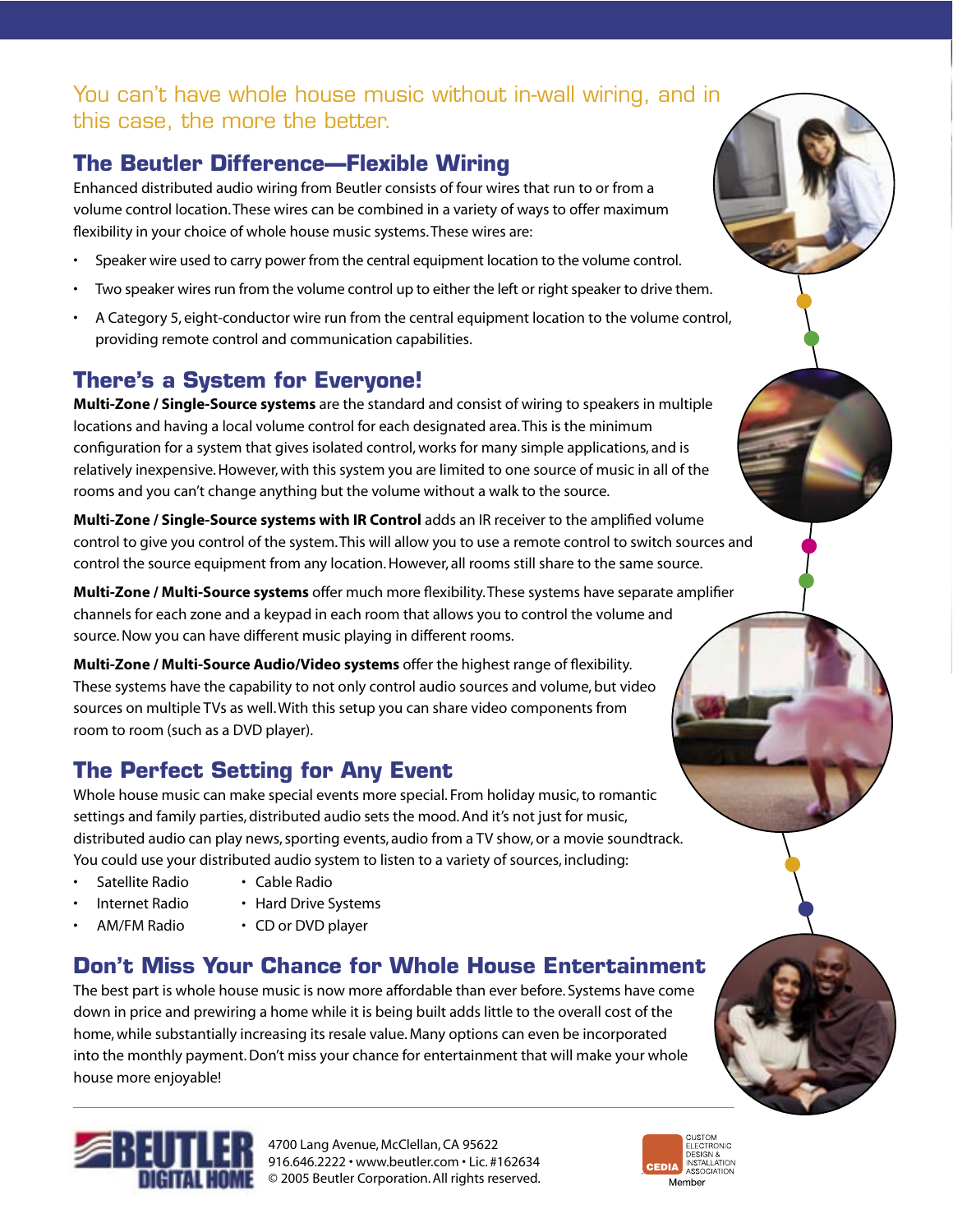

# *Let Music Fill the Air Whole house music for your new home.*



Music—the mention of the word summons a flurry of images and emotions, but most importantly, music can set a mood. Whether at an upscale restaurant, in a refined shopping environment, or at an elegant hotel, background music is used to enhance the enjoyment of an experience. Now you can get the same sense of enjoyment from music in your new home.

There is nothing like having the ability to listen to your favorite music anywhere in your home: it's like having your own personal soundtrack with you wherever you go. Now imagine you can control the source of the music, the volume, and the location where it's playing as you move about your home. You can run your household while you listen to the radio, a new CD, or even an audio book.



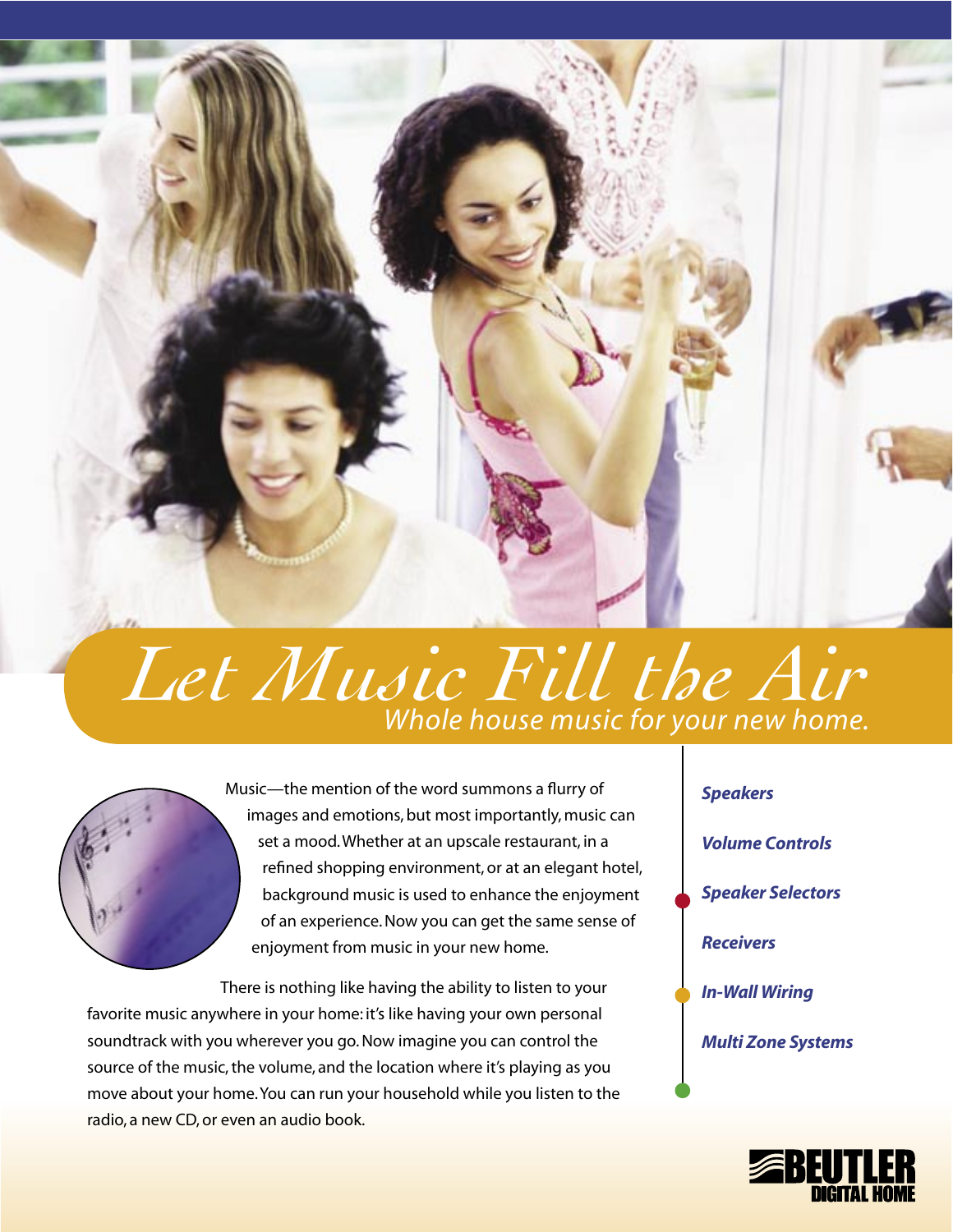# **Wire Before the**  $\sqrt{N/3}\sqrt{S}$ **GO UP**

Even if whole house music (a.k.a.: distributed audio) is only something you are considering, it is crucial that the necessary wires be run while your home is being built. According to a case study by the Distributed Audio Alliance (www.multiroomaudio.org), *"We urge all of our customers to purchase as much as they can possibly afford during the construction stage while wiring is inexpensive, and the logistics of placing speakers and amplifiers is uncomplicated. When work is delayed until after construction, costs can quadruple."*

# **Consider the possibilities of placing speakers in different rooms or spaces in your home. Many builders offer standard speaker locations, with the ability to add additional locations. Some of the most popular are:**

- Master Bedrooms Relax with music in bed
- Master Bathrooms Get ready while listening to the news
- Dining Rooms Host dinner parties with a background of jazz
- Patios Great for backyard BBQs
- Living Rooms Entertain with classical or contemporary music, it's up to you

#### **But don't rule out**

- Kid or Guest Bedrooms Let others enjoy their own musical preferences
- Additional Bathrooms Children can be bathing to the oldies
- Recreation Rooms Dance party in the bonus room!
- Hallways Never miss a step when dancing from room to room
- Laundry Rooms We all have to do it, but wouldn't tunes make it more enjoyable?
- Master Closets Bigger than some bedrooms and some people spend more time in them

# Any of these spaces can be a great place to enjoy music in. Let's look at the components that make up a distributed audio system.